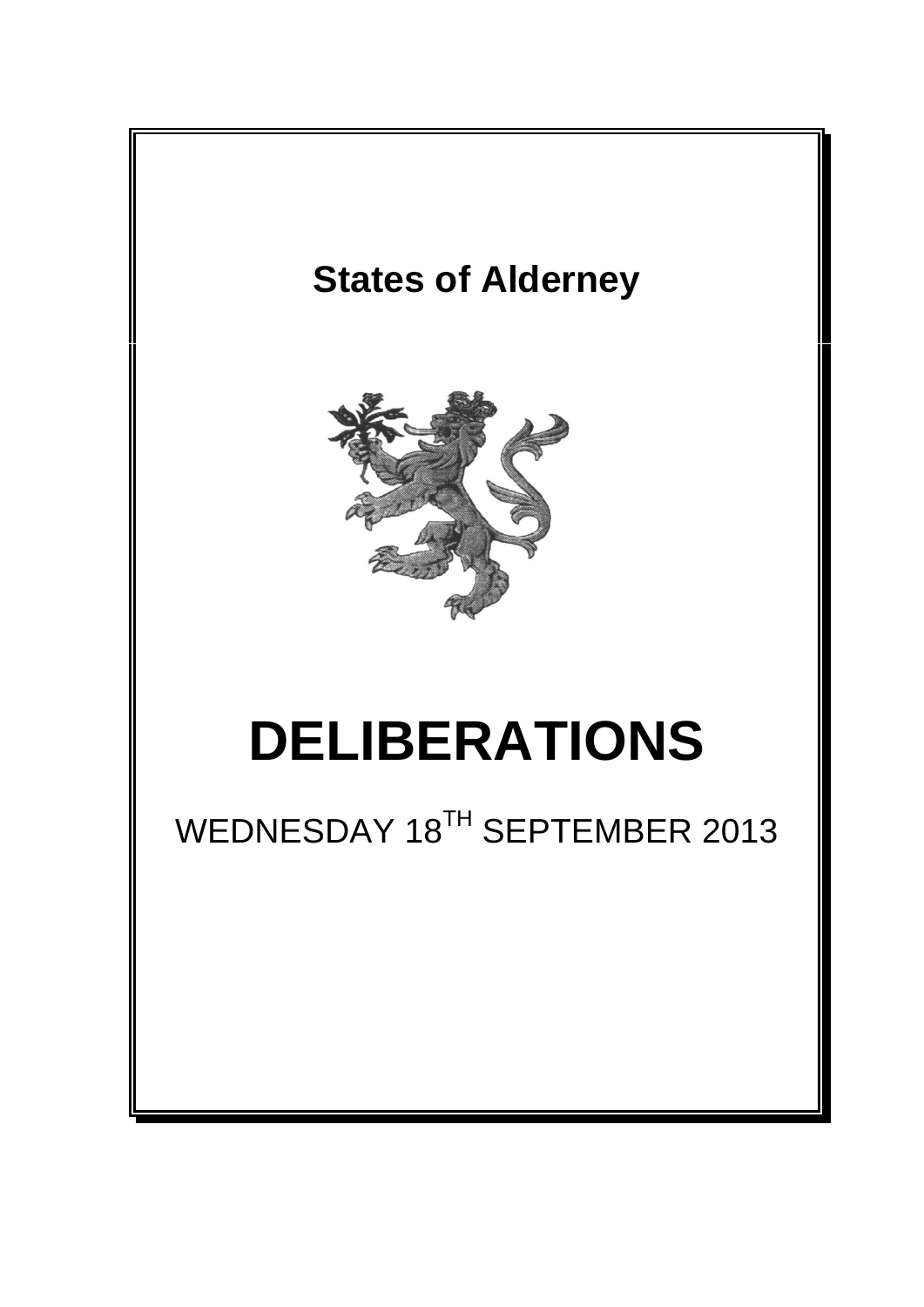### **STATES OF ALDERNEY DELIBERATIONS FOR THE MEETING OF WEDNESDAY 18TH SEPTEMBER 2013 AT 17:30**

Present: Mr Stuart Trought, President Mr Ian Tugby Mr Matt Birmingham Mr Paul Arditti Mr Ray Berry Mr Louis Jean Mr Neil Harvey Mr Francis Simonet Mr Robert McDowall Mr Chris Rowley Mr Steve Roberts

Colonel Colin Mason represented His Excellency The Lieutenant-Governor of the Bailiwick of Guernsey.

## **Item l Chief Pleas**

The following members of the public addressed the meeting:-

- **1. Mrs Rosemary Hanbury – on the subject of Alderney and the Commonwealth**
- **2. Mr Stephen Hanbury – on the subject of Accountability of States Members**
- **3. Mr Colin Murfitt – on the subject of the Committee System** Mr Murfitt was asked to stand down and did not complete his address to the States.
- **4. Mr Mike O'Gorman – on the subject of Good Governance**

## **Item Il Alderney Electricity Limited**

**Item proposed by Mr Jean, seconded by Mr Arditti**

**The following amendment to "Alderney Electricity Limited" was proposed by Mr Rowley and seconded by Mr Berry:-**

*"That Item II "Alderney Electricity Limited" be withdrawn"*

For the amendment: Messrs Tugby, Birmingham, Berry, Harvey, Simonet, McDowall, Rowley and Roberts

Against the amendment: Messrs Arditti and Jean

**Amendment carried and Item withdrawn**

#### **Item IIl The Debt Relief (Developing Countries) (Guernsey and Alderney) Law, 2013**

**The states resolved to approve "The Debt Relief (Developing Countries) (Guernsey and Alderney) Law, 2013".**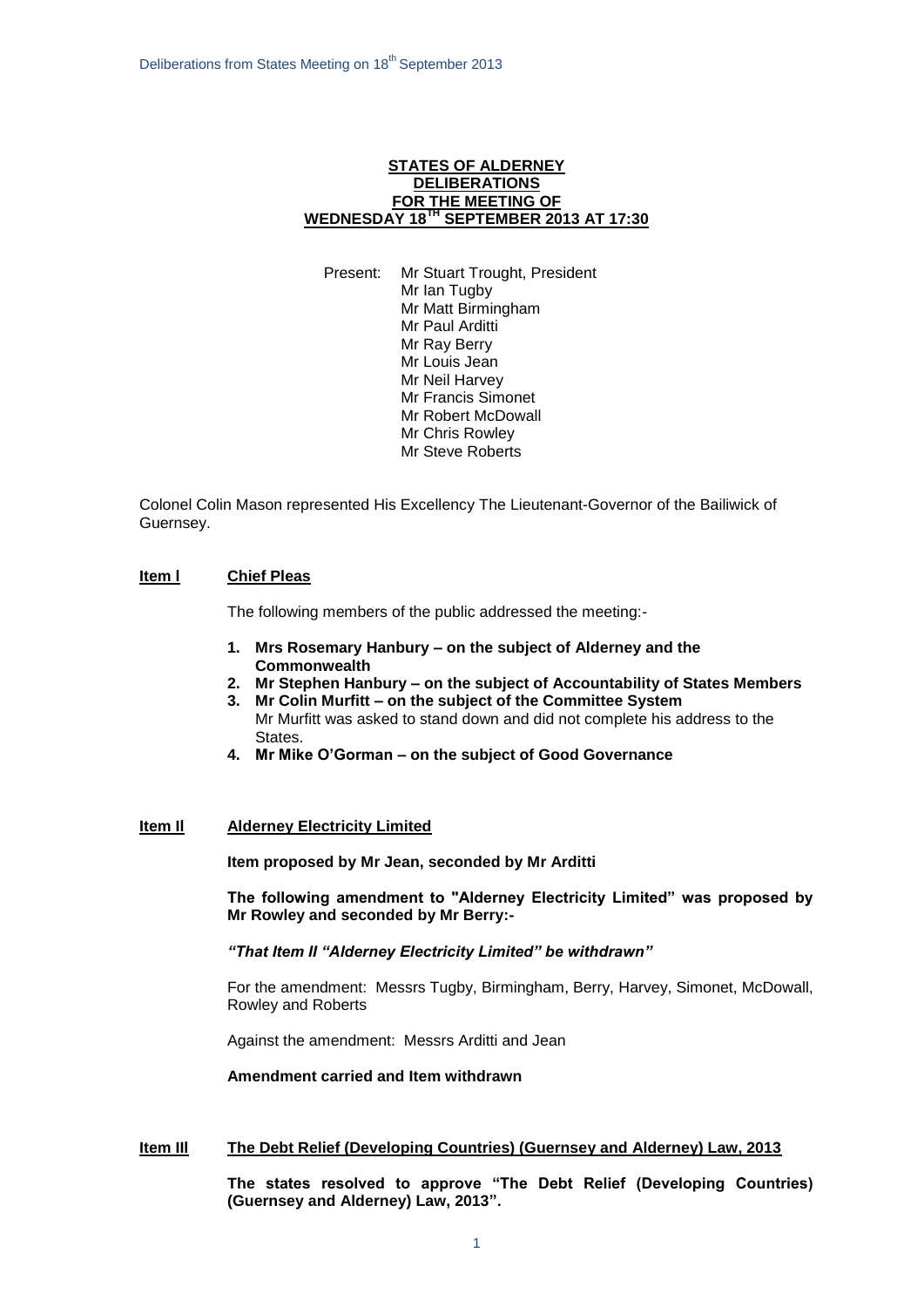#### **Proposed by Mr Harvey, seconded by Mr Arditti**

## **Approved by a majority**

All in favour except Mr McDowall who voted against.

#### **Item lV States Appointed Board Member of the Royal Connaught Care Home**

#### **Item Proposed by Mr Jean, seconded by Mr Arditti**

**The following amendment to "States Appointed Board Member of the Royal Connaught Care Home" was proposed by Mr Rowley and seconded by Mr Berry:-**

## *"That Item IV "States Appointed Board Member of the Royal Connaught Care Home" be withdrawn"*

For the amendment: Messrs Tugby, Birmingham, Berry, Harvey, Simonet, McDowall, Rowley and Roberts

Against the amendment: Messrs Arditti and Jean

### **Amendment carried and item withdrawn**

#### **Item V Request for Referendum on States Members and President**

**Item proposed by Mr Jean, seconded by Mr Arditti**

**The following amendment to "Request for Referendum on States Members and President" was proposed by Mr Rowley and seconded by Mr Berry:-**

#### *"That Item V "Request for Referendum on States Members and President" be withdrawn"*

For the amendment: Messrs Tugby, Birmingham, Berry, Harvey, Simonet, McDowall, Rowley and Roberts

Against the amendment: Messrs Arditti and Jean

#### **Amendment carried and item withdrawn**

### **Item VI Code of Conduct**

**The States resolved to approve the Projet de Loi entitled "The Government of Alderney (Amendment) Law, 2013" and to request the President to seek the Sanction of Her Most Excellent Majesty in Council for it to have the force of Law in the Island of Alderney.**

## **Proposed by Mr Simonet, seconded by MrMcDowall**

## **Approved by a majority** All in favour except Messrs Arditti and Jean who voted against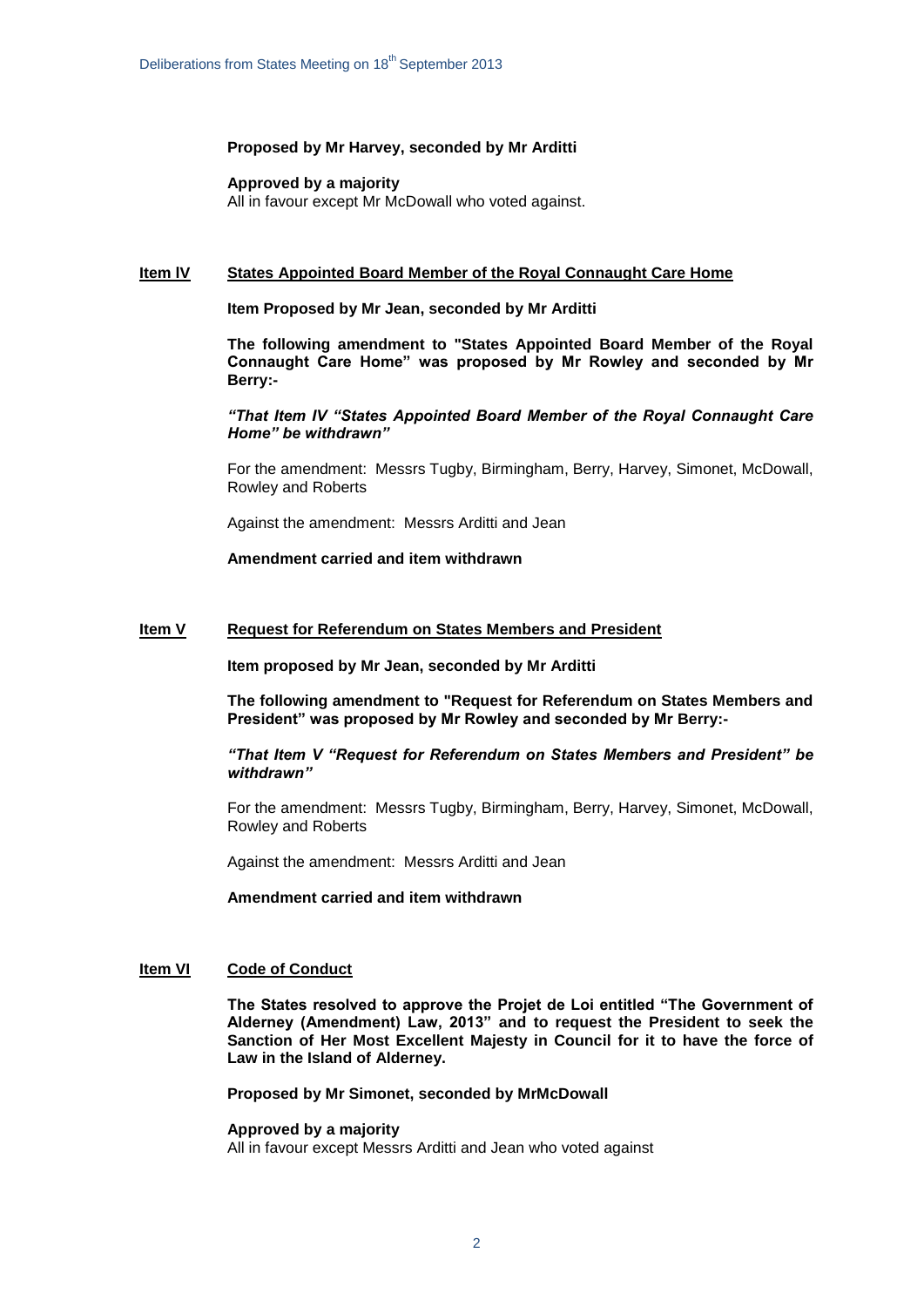#### **Item VII Amendment to the States of Alderney Rules of Procedure**

**The States resolved to approve the amendment of Rules 4 and 8 of the Rules of Procedure for States meetings as follows:-**

**"Matters for inclusion in the Billet 4. The matters to be included in a Billet d'Etat for a meeting of the States are:- (a) (i) any letter to the President signed by the Chairman of a Committee of the States and referring to a matter which falls within the mandate of that Committee and which has been approved by a quorate meeting of that Committee (whether unanimously or by a majority), and received by the President at least 16 days before that meeting or within such other lesser time as the President may notify to Members of the States.**

**Naming of a Member 8. (e) If, on any occasion, the President considers that his powers under the previous paragraph of this Standing Order is inadequate to deal with a States Member, having regard to the nature of the offence, he may forthwith put the question in relation to the offending Member of the States** *"That Mr/Mrs….(naming him/her) be suspended from the service of the States"***, no debate or amendment being allowed but (for the avoidance of doubt) subject to an affirmative vote of members to that question. A Member suspended under this paragraph shall be forthwith directed to withdraw from the precincts of the States and his suspension shall last for the remainder of that meeting and the next following meeting of the States."**

**Proposed by Mr Simonet, seconded by Mr Harvey**

#### **Approved by a majority**

All in favour except Messrs Arditti and Jean who voted against

### **Item VIII The Housing (Exemptions) (No. 2) (Alderney) Ordinance, 2013**

**The States resolved to approve "The Housing (Exemptions) (No.2) (Alderney) Ordinance, 2013".** 

**Proposed by Mr Birmingham, seconded by Mr Simonet**

**Approved unanimously**

## **Item IX The Alderney Road Traffic and Public Highways (Amendment) (No. 2) Regulations, 2013.**

**The States resolved to resolve that "The Alderney Road Traffic and Public Highways (Amendment) (No. 2) Regulations, 2013" not be annulled.**

**Proposed by Mr Jean, seconded by Mr Berry**

**Approved unanimously**